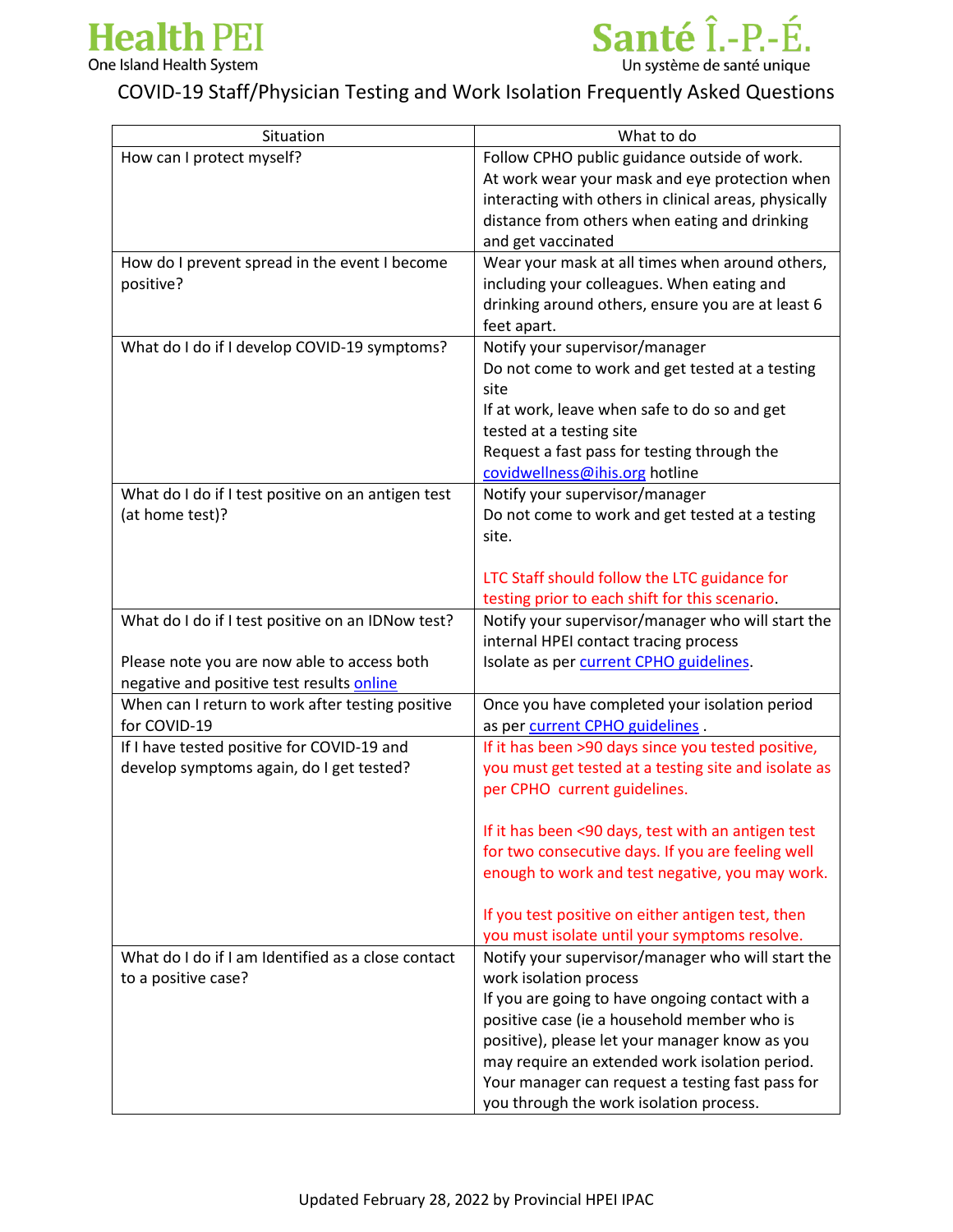**Health PEI** One Island Health System



What do I do if a household member is identified as a close contact of a positive case (i.e. my child is a non-household close contact of a positive case)?

You do not have to work isolate or test, however, you will need to diligently monitor for symptoms and get tested if you develop symptoms, even if they are mild.

## **Work Isolation Information**

#### **Staff/physicians who are eligible for Work Isolation must:**

- follow the entire testing schedule, starting on the day they are notified they are a close contact;
- must continue to test as per the schedule below, even on the days they are not working;
- must wear their medical mask at all times while at work;
- must practice hand hygiene;
- must take breaks (eating/drinking), away from others, if this is not possible, then they must remain greater than 6 feet away from others while their mask is removed.
- **if at any point during work isolation they become symptomatic with COVID-19 symptoms:** new or worsening cough, shortness of breath or difficulty breathing, fever/chills, sore throat, runny nose, sneezing, congestion, headache, muscle/joint/body aches, feeling unwell/unusual tiredness and acute loss of sense of smell or taste, **even if these symptoms are mild, staff/ physician must isolate and get tested at a testing site immediately;**
- Staff must notify their manager immediately if they test positive for COVID-19 (Antigen or Abbott IDNow test);
- If a staff/physician tests positive on a self-administered antigen test at home, they must have an Abbott IDNow test at a testing site, to confirm the result.
- If a staff/physician tests positive on Abbott IDNow, they and must inform their manager/supervisor/designate and isolate according to Chief Public Health Office (CPHO) protocol. Staff/physician may return to work once deemed recovered by CPHO.
- **\* unvaccinated staff must complete their testing as per** *COVID-19 Immunization and Management Policy.*

### **When not at work, staff/physicians must self-isolate, including:**

- staying on their property;
- If they are in an apartment building, condo or hotel, staying on the building's property and practice physical distancing while in corridors, stairwells, elevators, other shared spaces and outdoors; if staying in a hotel, communicating with the hotel administration regarding any protocols they may have in place for individuals in self isolation;
- not leaving their home/self-isolation location unless absolutely necessary (i.e. to seek medical care or COVID-19 testing);
- not going to public areas and not using public transportation (e.g., buses);
- arranging contactless drop-off of groceries, food, medication and other essentials at their door; (curbside pick-up and drive-thru food purchases on their way to or from work or during the workday is permitted. Entering retail stores is not permitted);